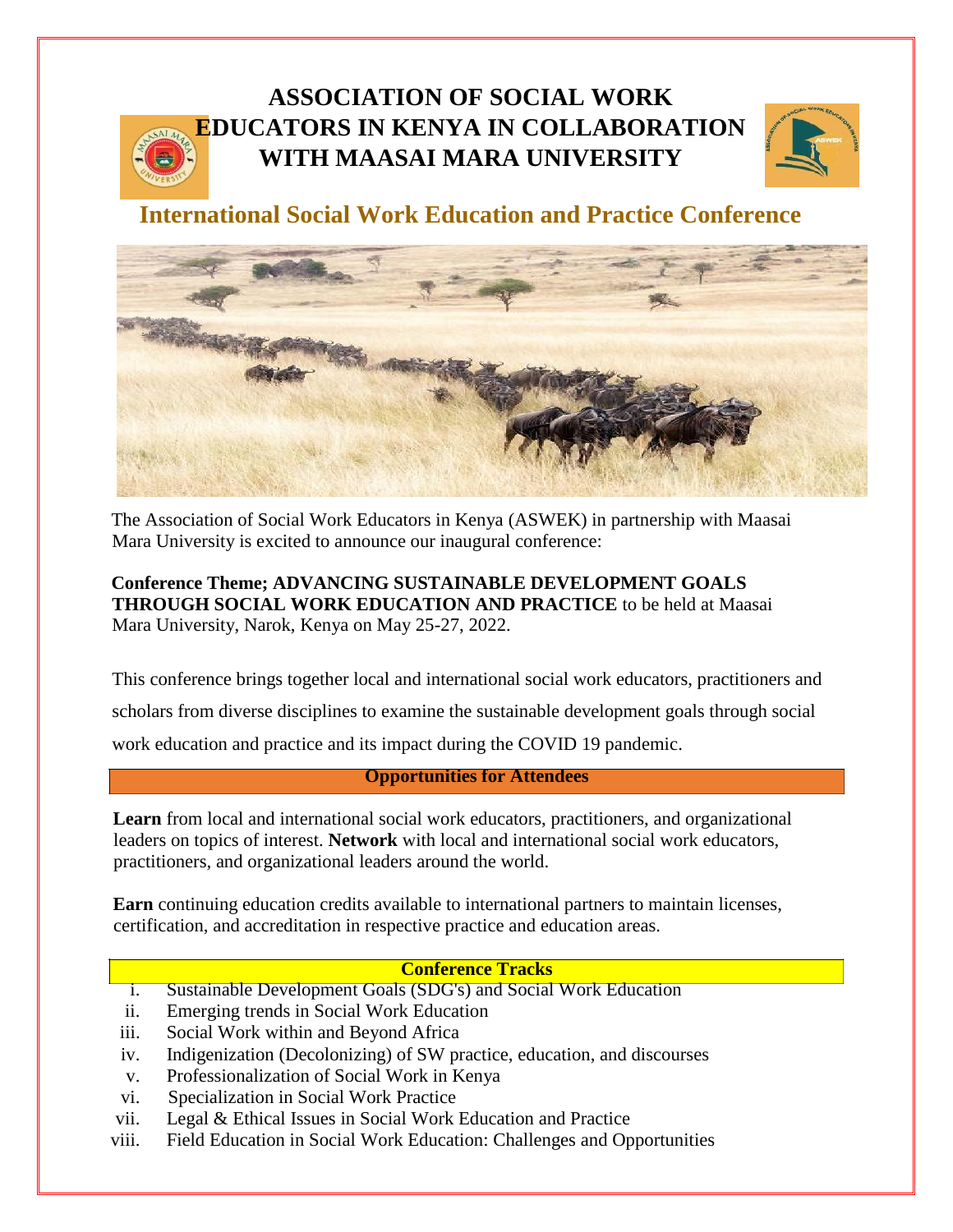ix. Cross-cutting issues: Emerging inter and multidisciplinary studies linking economics and business, education, natural and health sciences, humanities and liberal arts to social work.

## **Conference Sponsors:**







## **Request for Proposals**

We are requesting abstracts for conference presentations as follows:

- 1. Workshop presentations are 60 minutes of educational, interactive and active learning.
- 2. Paper presentations (30 minutes two presentations will be running simultaneously)
- 3. Panel discussion (60 minutes)
- 4. Poster presentation (Exhibit Hall Poster Gallery)
- 5. If the submitted abstract is accepted, the presenter (s) will receive notification via email. The presenter (s) must then register for the conference before the registration deadline, 30th April, 2022 by 11:59 p.m.
- 6. Abstract Deadline: All abstracts are due no later than 15th April, 2022 by 11:59 p.m.

If you have any questions, please send an email to: aswekmmarau[conference2022@mmarau.ac.ke](mailto:conference2022@mmarau.ac.ke)

**Abstracts/Proposal Link & QR Code:** <https://bit.ly/3C2FR3f>

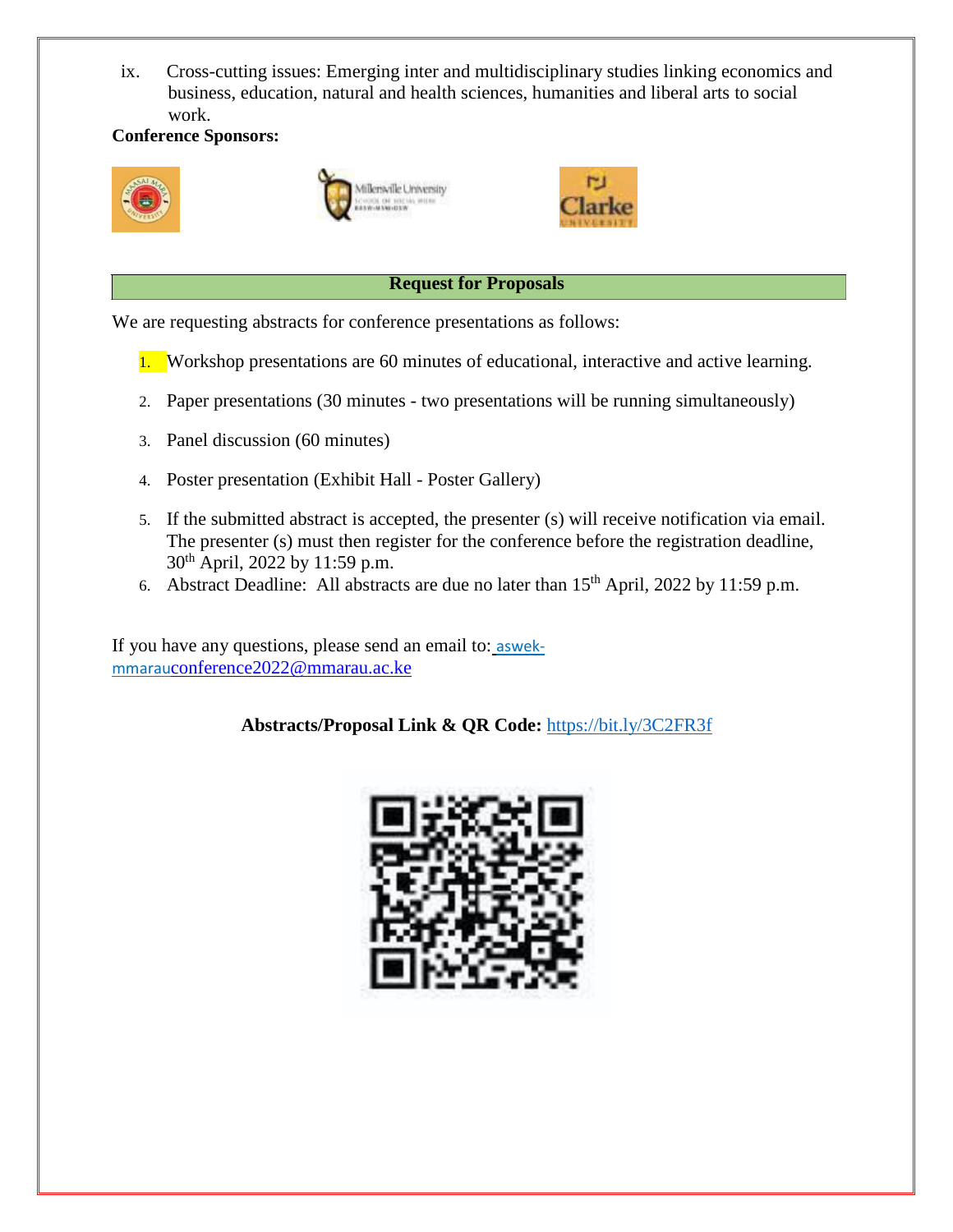

If you would like to request an invitation letter from ASWEK for a visa application visit the ASWEK Conference webpage.



**REGISTER LINK:** <https://forms.gle/8ynEDr825y2dPsim7>

**ONLINE REGISTRATIONS:** The participants will receive an email containing instructions on how to access live presentations and networking sessions.

**ONSITE REGISTRATIONS:** On-site registration will be available to those who do not preregister. Those who wish to register but cannot send in their fees by the preregistration date should register on site. Those registering on site will be required to pay the regular registration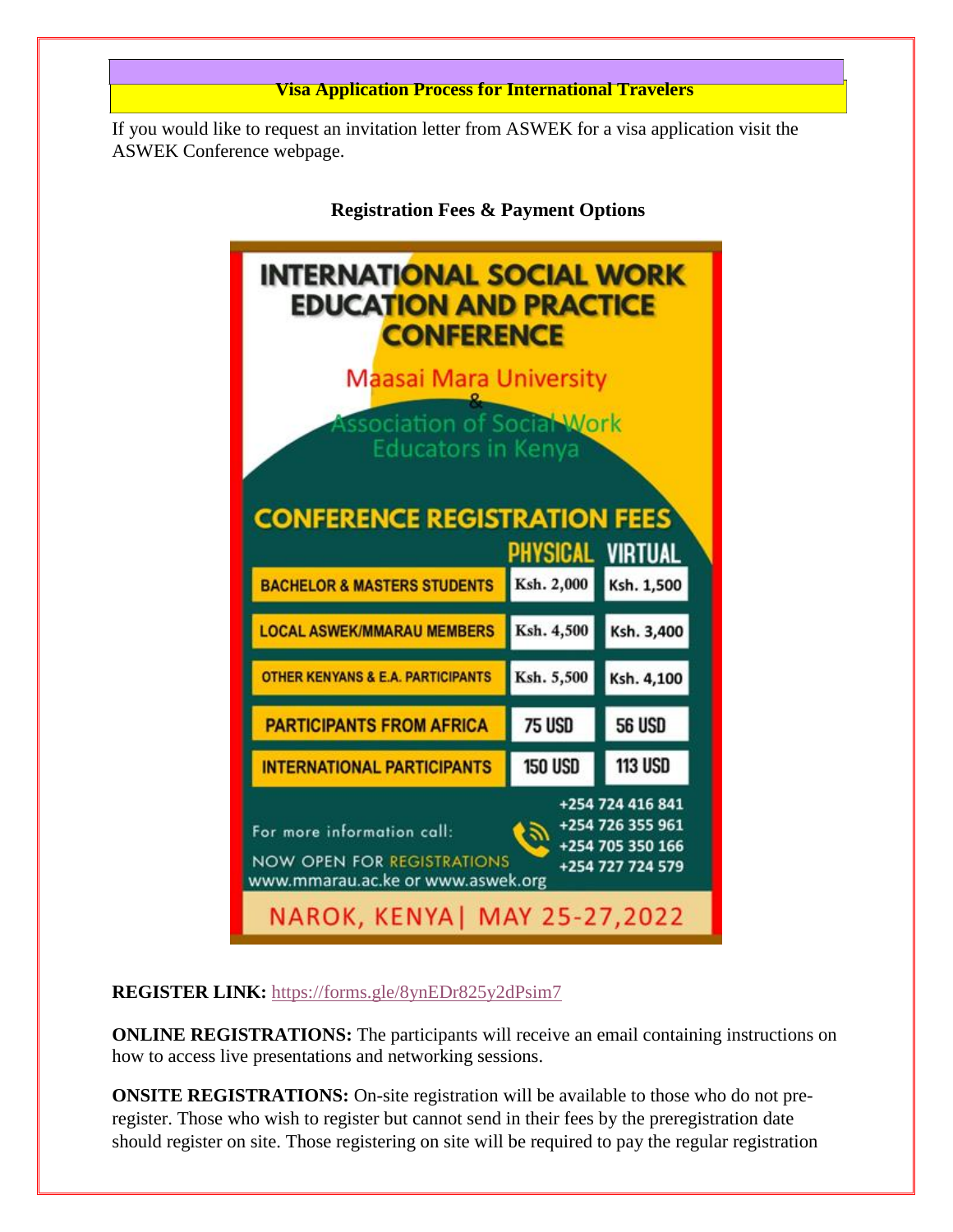## fee and will be eligible for enrollment in the conference sessions only if space remains. Students registering on site must show documentation of their student status.

## **Substitution Policy:**

Substitution of registrations is permitted prior to the conference and on site. Submit substitutions through aswek-mmara[uconference2022@mmarau.ac.ke](mailto:conference2022@mmarau.ac.ke) by April 30, 2022. After this date, please make any substitutions at the conference Registration Desk on site. Only one substitution is permitted per original registrant. The individual submitting the substitution request is responsible for all financial obligations (any balance due) associated with that substitution as well as updating any contact information

## **Method of Payment**

## **Will be advised once the paper has been accepted**

#### **Cancellation and Refund Policy**

The International Social Work Conference hopes to accommodate all registrants; however, the conference committee recognizes that extenuating circumstances may occur. To ensure consistency, the following cancellation and refund policy shall apply to the conference.

Cancellations must be submitted in writing- email to aswekmmara[uconference2022@mmarau.ac.ke](mailto:conference2022@mmarau.ac.ke)

- Registrations canceled more than 60 days before the event are eligible for an 80% refund of the registration fees paid.
- Registrations canceled less than 60 days, but more than 30 days before the event are eligible for a 50% refund of the registration fees paid.
- Registrations canceled less than 30 days before the event are no longer eligible for a refund.
- No refunds are available for cancellations made within 10 working days of the event.
- Registration fees may be transferred to another individual; the invoice for the new registration will reflect the new registrant's status as a member.
- In the event that the conference organizers are unable to transact the refund especially for payment made from outside the country, registration fee could be applied to a future conference.
- The conference committee will refund registration fees if the conference must be canceled because of unforeseen circumstances.

#### **Notification: Definition for Unforeseen Circumstances**

Unforeseen circumstances' is the term used to describe an unexpected event that prevents us from running our conference, training, or webinar as scheduled. Such circumstances can include but are not limited to, inclement weather or other natural disasters, political instability and/or the Covid 19 pandemic.

## **Refund payment options are only valid until May 25, 2022**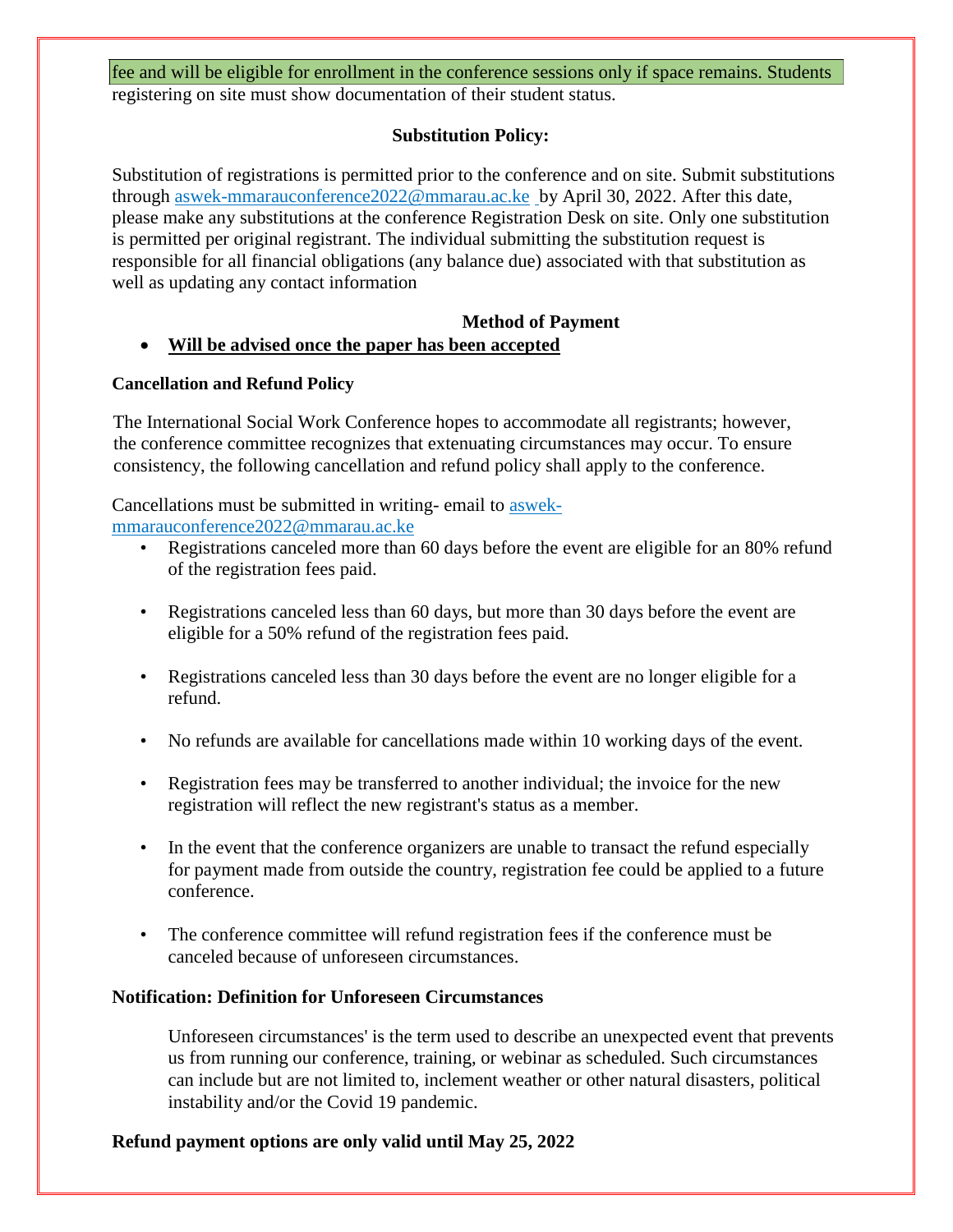Refund payments within the country, will be processed via Mpesa via Safaricom number on the registration form

Refund payments outside of the country will be processed via PayPal.

# **Conference Speakers**

The following speakers have confirmed for the Guest and plenary speakers;

| 1. | Dr. Wanja Ogongi                                              | - Millersville University, School of Social Work, USA. |  |
|----|---------------------------------------------------------------|--------------------------------------------------------|--|
| 2. | Dr. Kennedy Karani                                            | - Maasai Mara University, Kenya                        |  |
| 3. | Dr. Bertha De Jesus                                           | - Millersville University, School of Social Work, USA. |  |
| 4. | Dr. Mary Gitau                                                | - Clarke University, USA                               |  |
| 5. | Prof. Shahana Rasool                                          | - University of Johannesburg                           |  |
| 6. | Mr. Noah Sanganyi, HSC - Former Director of Children Services |                                                        |  |
| 7. | Prof. Malcom Payne                                            | - Manchester metropolitan University                   |  |

#### **Accommodation options**

|                | Hotel            | <b>Offer</b>     | Cost           | <b>Mode of Payment and procedure</b> | <b>Contact details</b>      |
|----------------|------------------|------------------|----------------|--------------------------------------|-----------------------------|
| 1              | Mara             | Half Board,      | Ksh. 6,000 per | The booking confirmation is done by  | Narok -Bomet Rd             |
|                | Frontier         | buffet           | day per person | 50% deposit of the total amount.     | P.O.BOX 405-20500 Narok     |
|                | Hotel            | breakfast        |                | 24 hours or less prior to the event  | Cell                        |
|                |                  | and dinner       |                | 100% cancellation fee on anticipated | +254790090000/0725099999    |
|                | 3.7km from       |                  |                | loss                                 | Email                       |
|                | <b>MMU</b>       |                  |                | 48Hours or less prior to the event   | marafrontierhotel@gmail.com |
|                |                  |                  |                | 50% Cancellation Fee on anticipated  |                             |
|                |                  |                  |                | loss                                 |                             |
|                |                  |                  |                | Payment can be done through mpesa    |                             |
|                |                  |                  |                | till number 202779 or                |                             |
|                |                  |                  |                | Accounts payable to Mara Frontier    |                             |
|                |                  |                  |                | <b>Hotel Limited</b>                 |                             |
|                |                  |                  |                | Account 06934770009                  |                             |
|                |                  |                  |                | Bank of Africa - Narok Branch        |                             |
|                |                  |                  |                | Bank code 19                         |                             |
|                |                  |                  |                | Branch code 040                      |                             |
|                |                  |                  |                | Swift code AFRIKENX                  |                             |
| $\overline{2}$ | Chambai          | Bed and          | Ksh. 3,250 per |                                      | chambaihotelnarok@yahoo.com |
|                | springs          | <b>Breakfast</b> | day per person |                                      | Mobile 0722957609           |
|                | Hotel            | and buffet       |                |                                      |                             |
|                | 3 km from        | dinner           |                |                                      |                             |
|                | <b>MMU</b>       |                  |                |                                      |                             |
| 3              | Esikar           | Bed and          | Ksh. 5,500 per | <b>ACCOUNT NAME; ESIKAR</b>          | esikargardens@gmail.com,    |
|                | Gardens          | <b>Breakfast</b> | day per person | <b>GARDENS AND HOTEL LTD</b>         | www.esikargardens           |
|                |                  |                  |                | BRANCH; INDUSTRIAL AREA              | comesikargardens@gmail.com  |
|                | $2.5 \text{ km}$ |                  |                | ACC NUMBER; 0438552001               |                             |
|                | from MMU         |                  |                | <b>BANK CODE; 063</b>                | Mobile 0700739240           |
|                |                  |                  |                | <b>BRANCH CODE; 061</b>              |                             |
|                |                  |                  |                | SWIFT CODE; DTKEKENA                 |                             |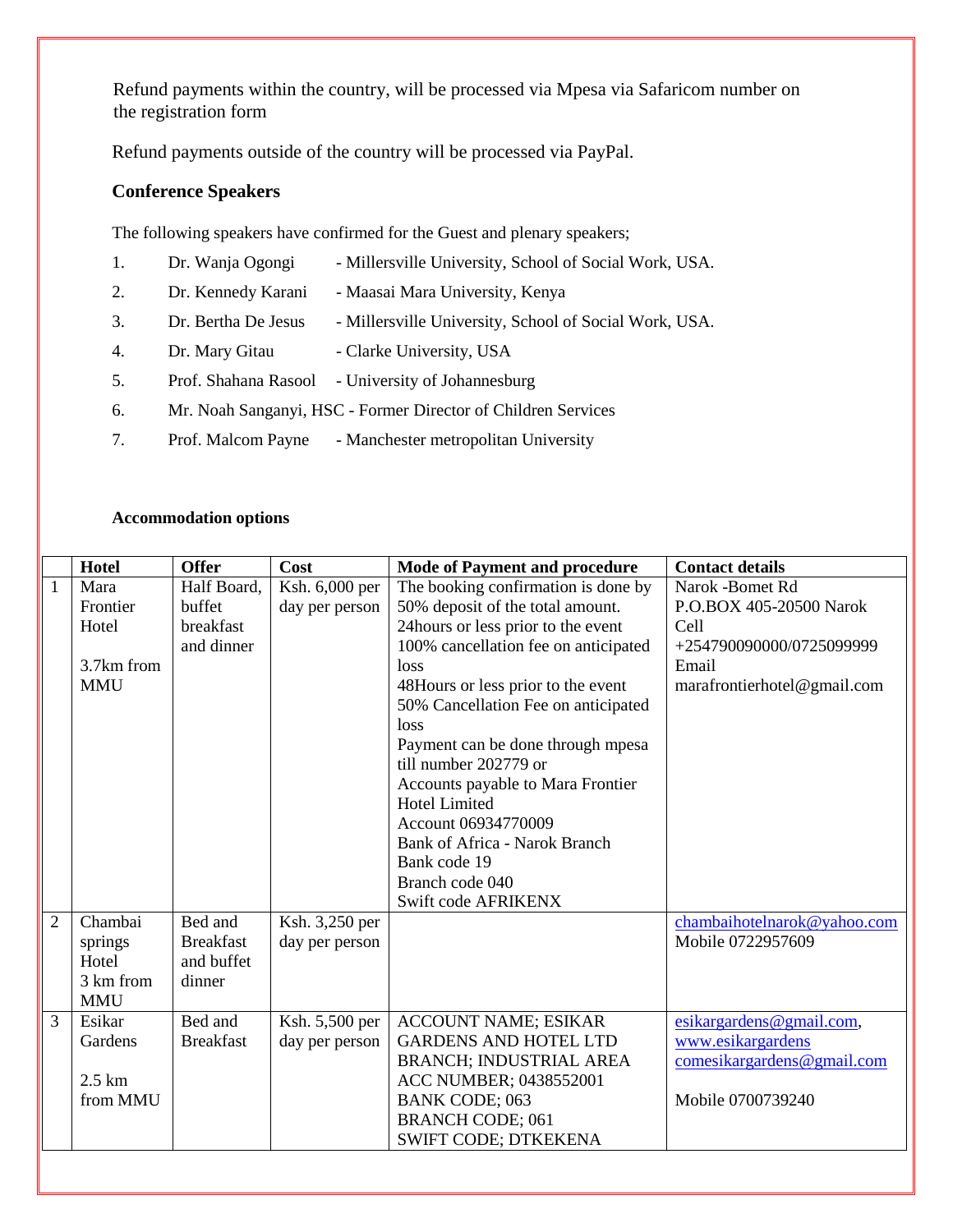| $\overline{4}$ | Zebu lodges | Bed and   | Ksh. 5,000 per | Account Name: Zebu lodges &   | zebu@zebulodge.com        |
|----------------|-------------|-----------|----------------|-------------------------------|---------------------------|
|                | 3.9 km      | breakfast | day per person | luxury Hotels limited         | www.zebulodges.com        |
|                | from MMU    |           |                | Acc No.: 2040329334           | Mobile 0707136065/        |
|                |             |           |                | Bank Name: Absa bank of Kenya | 0781801803                |
|                |             |           |                | Branch – Queensway            |                           |
|                |             |           |                | <b>Branch Code: 094</b>       |                           |
|                |             |           |                | Bank Code $-003$              |                           |
|                |             |           |                | Swift code - BARCKENX         |                           |
| 5.             | Seasons     | Bed and   | Ksh. 4,500 per | <b>Banking Details:</b>       | +254 020 2220572          |
|                | 3.9km from  | breakfast | day per person | <b>BANK: KCB</b>              | Email:                    |
|                | <b>MMU</b>  |           |                | <b>BRANCH: NAROK</b>          | narok@seasonshotels.co.ke |
|                |             |           |                | <b>SWIFT CODE: KCBLKENX</b>   | Website:                  |
|                |             |           |                | <b>NAME: SEASONS</b>          | www.seasonshotels.co.ke   |
|                |             |           |                | <b>RESTAURANTS HOTELS</b>     |                           |
|                |             |           |                | ACCOUNT NUMBERS:1102011169    |                           |